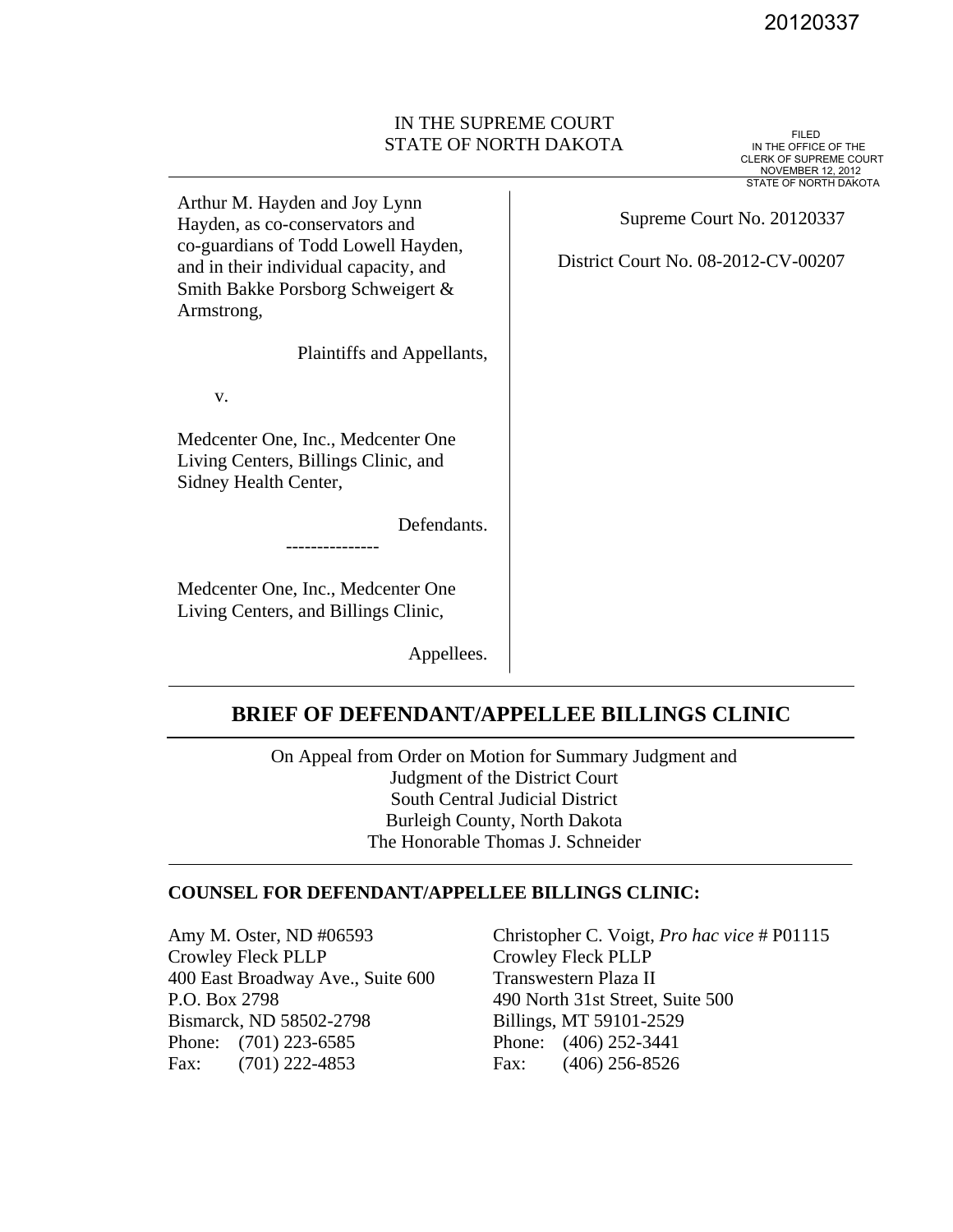|                |                                                                                                                             |                                                                                                  | <b>Paragraph</b> |
|----------------|-----------------------------------------------------------------------------------------------------------------------------|--------------------------------------------------------------------------------------------------|------------------|
|                |                                                                                                                             |                                                                                                  |                  |
|                |                                                                                                                             |                                                                                                  |                  |
|                |                                                                                                                             |                                                                                                  |                  |
|                |                                                                                                                             |                                                                                                  |                  |
| $\mathbf{I}$ . | The district court did not find Arthur and Joy Lynn Hayden<br>were personally liable for Todd Hayden's medical bills  15-16 |                                                                                                  |                  |
| II.            | The district court did not err in dismissing Appellants'                                                                    |                                                                                                  |                  |
|                | A.                                                                                                                          | Billings Clinic provided medical services to Todd<br>Hayden and was not unjustly enriched by the |                  |
|                | <b>B.</b>                                                                                                                   | Similarly, a justification exists for each                                                       |                  |
|                | $\mathcal{C}$ .                                                                                                             | The unjust enrichment claim failed as a matter of law  25-28                                     |                  |
| III.           | The district court did not err in dismissing Appellants'                                                                    |                                                                                                  |                  |
| IV.            | The district court did not err in dismissing Appellants'                                                                    |                                                                                                  |                  |
| V.             | The district court did not err in dismissing Appellants'                                                                    |                                                                                                  |                  |
|                |                                                                                                                             |                                                                                                  |                  |

# **TABLE OF CONTENTS**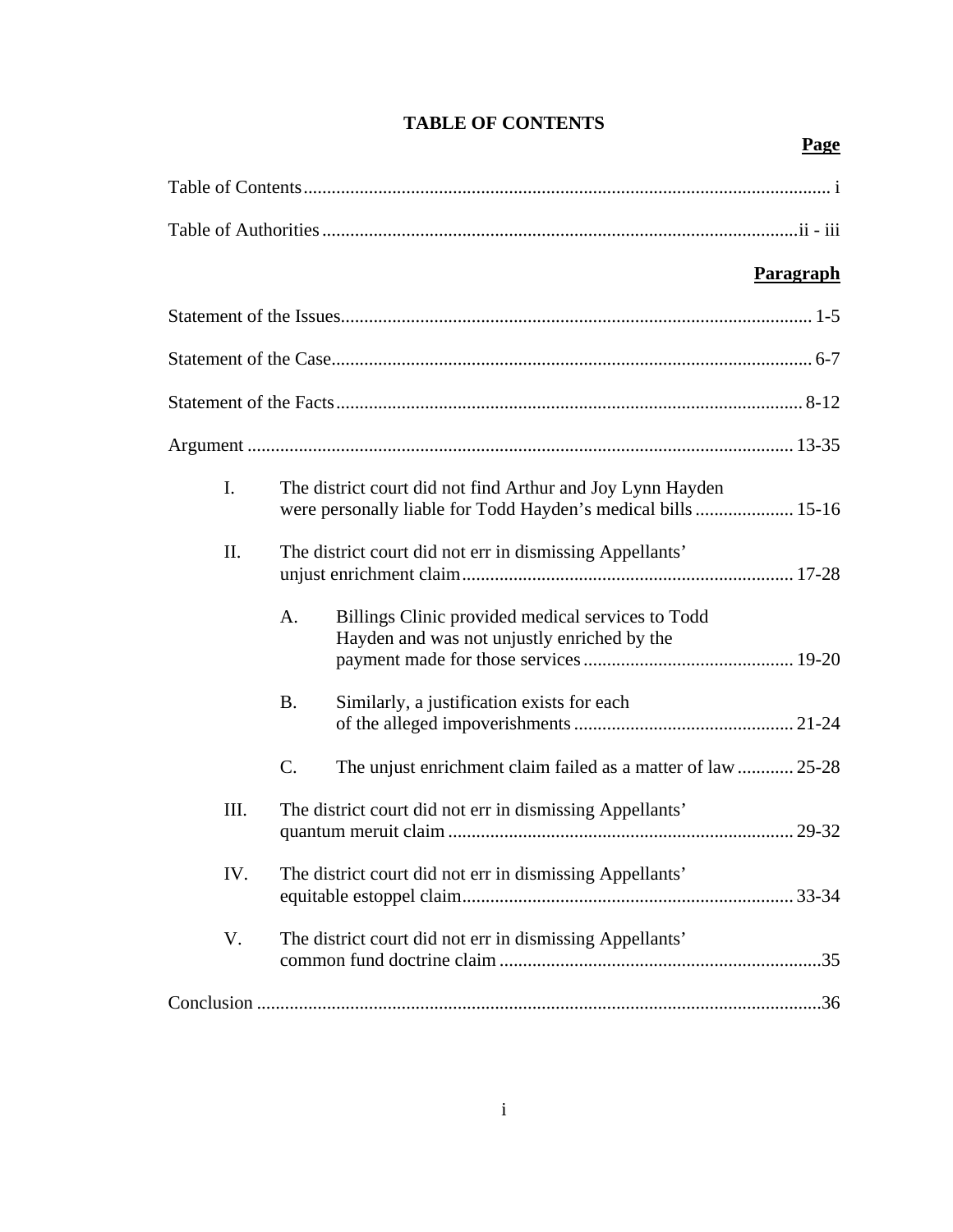# **TABLE OF AUTHORITIES**

| <b>CASES</b>                                                                           |               |  |  |  |
|----------------------------------------------------------------------------------------|---------------|--|--|--|
| <b>North Dakota</b>                                                                    | Paragraph No. |  |  |  |
| Buchholz v. Barnes County Water Bd., 2008 ND 158, 15, 755 N.W.2d 47214                 |               |  |  |  |
| Dalan v. Paracelsus Healthcare Corp., 2002 ND 46, 19,                                  |               |  |  |  |
|                                                                                        |               |  |  |  |
|                                                                                        |               |  |  |  |
|                                                                                        |               |  |  |  |
|                                                                                        |               |  |  |  |
|                                                                                        |               |  |  |  |
| Nationwide Mut. Ins. Cos. v. Lagodinski, 2004 ND 147, ¶ 6, 683 N.W.2d 90313            |               |  |  |  |
| Ritter, Laber, & Assoc. v. Koch Oil, 2004 ND 117, 1 26, 680 N.W.2d 634 19, 35          |               |  |  |  |
|                                                                                        |               |  |  |  |
| <b>Illinois</b>                                                                        |               |  |  |  |
|                                                                                        |               |  |  |  |
|                                                                                        |               |  |  |  |
| Indiana                                                                                |               |  |  |  |
| Wilson v. Sisters of St. Francis Health Servs., 952 N.E.2d 793 (Ind. Ct. App. 2011) 28 |               |  |  |  |
| Washington                                                                             |               |  |  |  |
| Lynch v. Deaconess Med. Ctr., 776 P.2d 681, 684 (Wash. 1989)25, 26, 27, 28, 35         |               |  |  |  |
| United States District Court for the District of North Dakota                          |               |  |  |  |
| Hayden v. Blue Cross and Blue Shield of Texas, et al.,                                 |               |  |  |  |

Case No. 1:10-cv-50, Order (Doc. ID No. 110) (D.N.D. 2012) ........................................12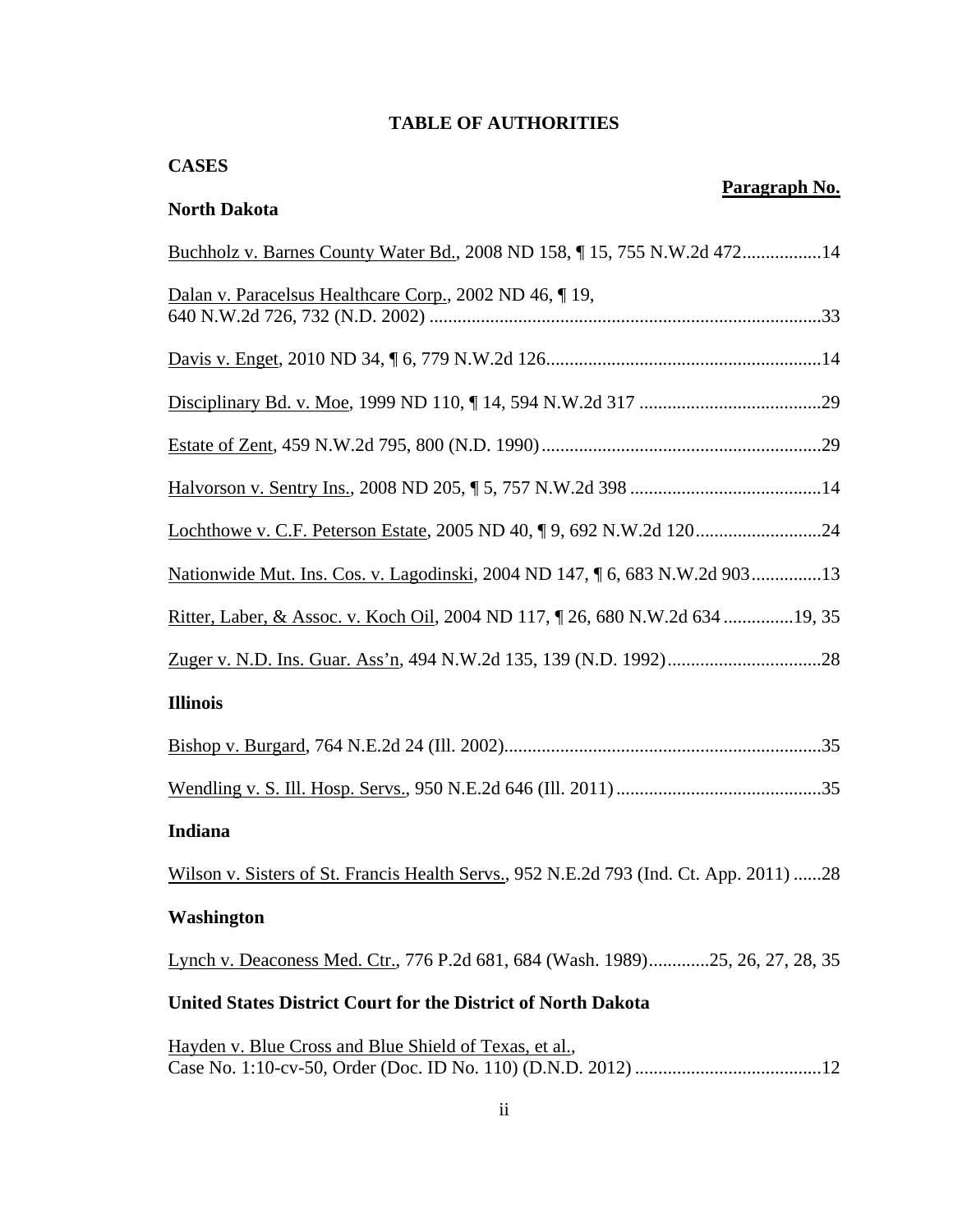# **OTHER AUTHORITIES**

|--|--|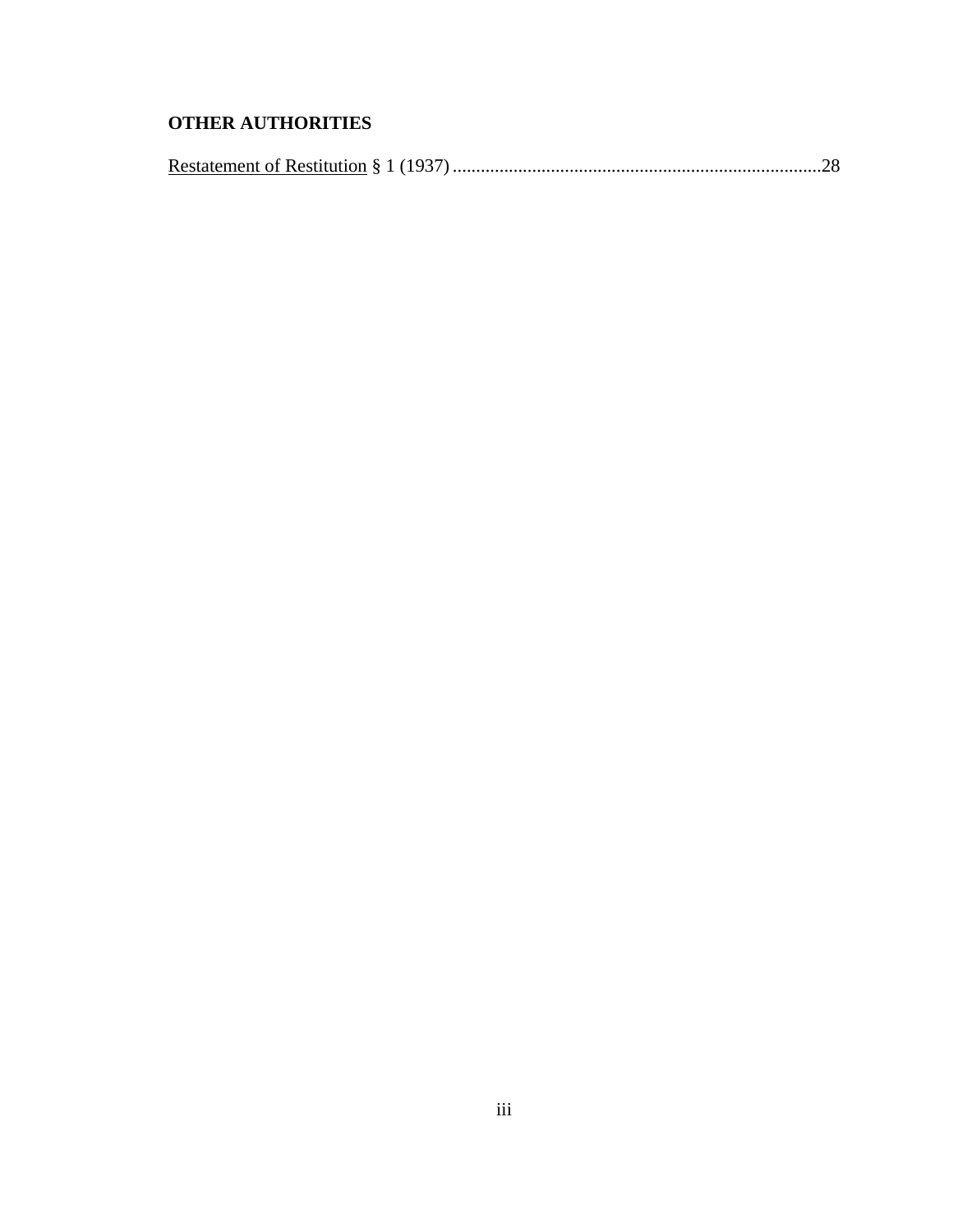#### **STATEMENT OF THE ISSUES**

[¶ 1] I. Whether the district court found Arthur and Joy Lynn Hayden were personally liable for Todd Hayden's medical bills.

[¶ 2] II. Whether the district court erred in dismissing Appellants' unjust enrichment claim.

[¶ 3] III. Whether the district court erred in dismissing Appellants' quantum meruit claim.

[¶ 4] IV. Whether the district court erred in dismissing Appellants' equitable estoppel claim.

[¶ 5] V. Whether the district court erred in dismissing Appellants' common fund doctrine claim.

#### **STATEMENT OF THE CASE**

[¶ 6] In January 2012, Appellants commenced an action in North Dakota state court, seeking attorney's fees expended in an ongoing action in the United States District Court for the District of North Dakota. Appellee Billings Clinic ("Billings Clinic") moved to dismiss the case, and Appellees Medcenter One, Inc. and Medcenter One Living Centers ("Medcenter One") concurrently moved for summary judgment. Billings Clinic joined in the legal arguments presented in Medcenter One's motion for summary judgment. After full briefing and a hearing, the district court entered summary judgment in favor of Billings Clinic and Medcenter One.

[¶ 7] Appellants appeal from the order and judgment of the district court.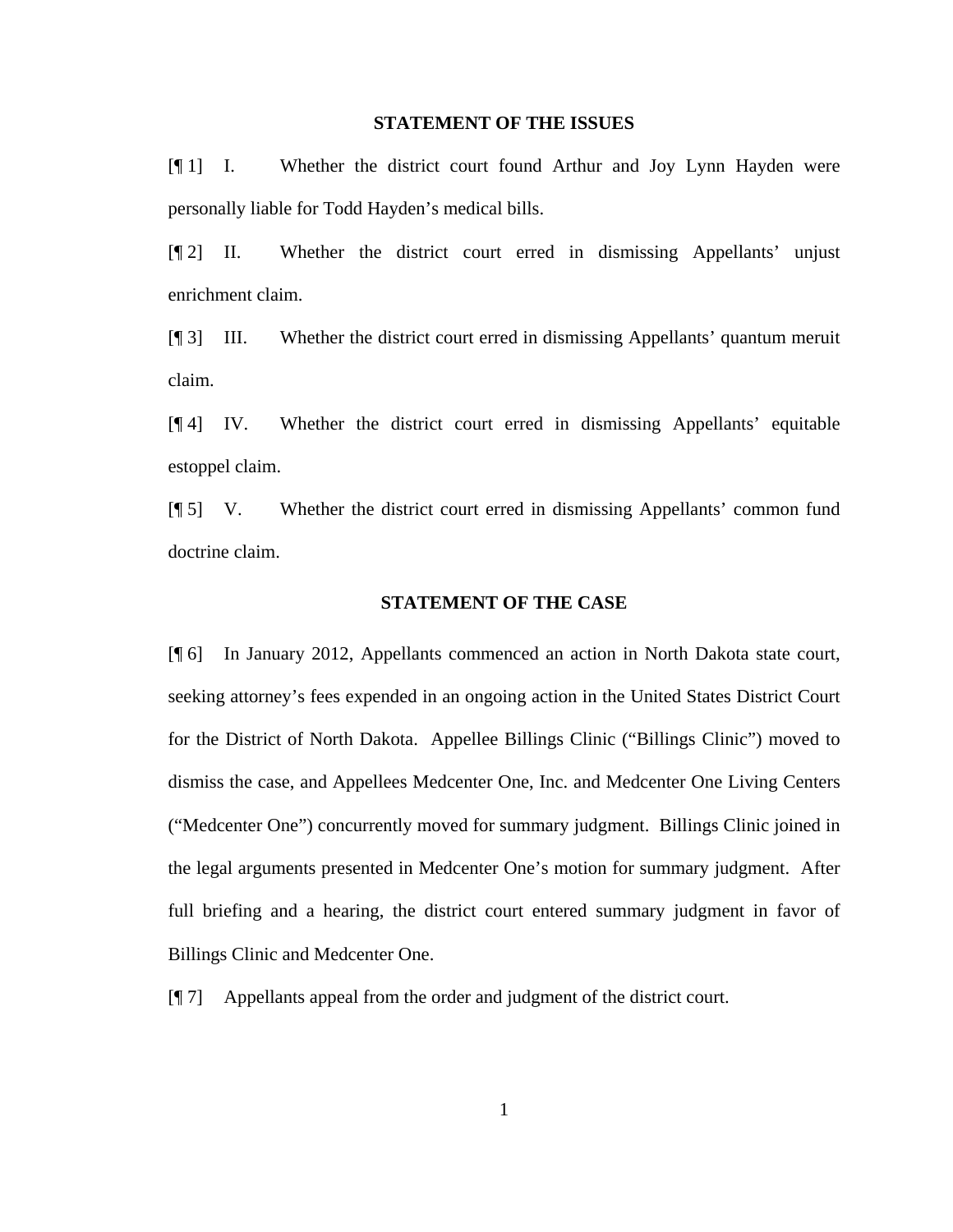### **STATEMENT OF THE FACTS**

[¶ 8] This is a case about the Smith Bakke law firm seeking attorney fees for itself from non-clients. On June 12, 2009, Todd Hayden was seriously injured in an ATV accident in Montana. See Complaint, Appellants' Appendix at 9. After initial treatment in Sidney, Montana, Hayden was transported by air ambulance to Billings Clinic, in Billings, Montana, where he received treatment for approximately one month. See Complaint, Appellants' Appendix at 9. Hayden was then transported to Medcenter One, in order to receive medical treatment closer to his parents' home in South Heart, North Dakota. See Complaint, Appellants' Appendix at 9.

[¶ 9] Upon his admission to Billings Clinic, someone on behalf of Hayden presented health insurance information for Blue Cross Blue Shield of Texas ("BCBSTX"). See BCBSTX Health Insurance Policy, Appellants' Appendix at 77. Hayden incurred medical bills in Montana at Billings Clinic of at least \$227,265.60. See Complaint, Appellants' Appendix at 10. Billings Clinic submitted Hayden's medical bills to BCBSTX, which denied coverage for the medical bills. See Complaint, Appellants' Appendix at 10. Sometime later, BCBSTX remitted payment to Billings Clinic for the medical bills less substantial deductions. See Complaint, Appellants' Appendix at 14.

[¶ 10] Prior to BCBSTX remitting payment to Billings Clinic for the medical bills, Appellants Arthur and Joy Lynn Hayden, as co-conservators and co-guardians of Todd Hayden and in their individual capacity, brought suit against BCBSTX in the United States District Court for the District of North Dakota, alleging claims under ERISA and claims for bad faith denial of coverage (the "federal court action"). See Appellants' Brief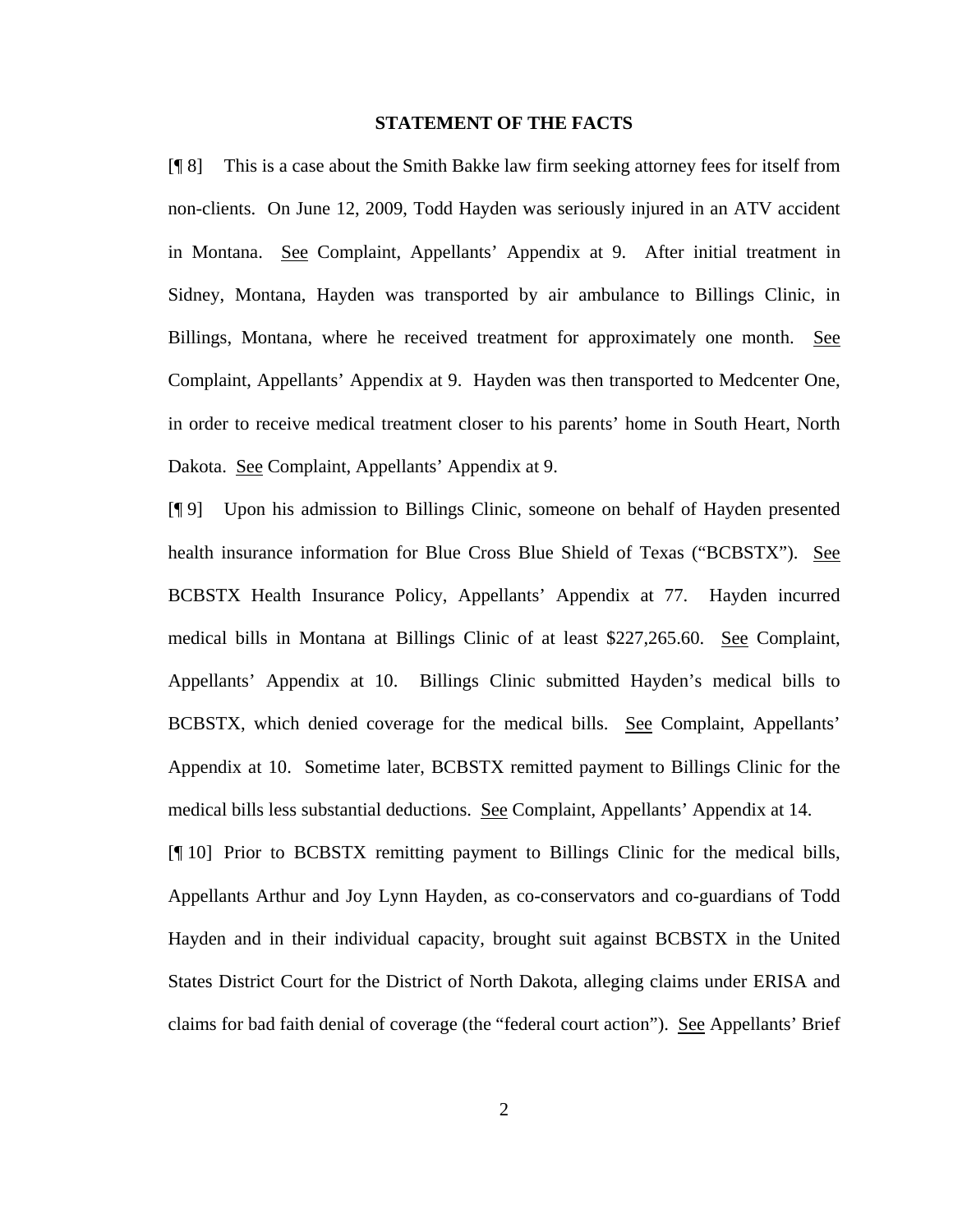at ¶ 22. Arthur and Joy Lynn Hayden and Smith Bakke Porsborg Schweigert & Armstrong ("Smith Bakke") (collectively, "Appellants") contend it was through their efforts in the federal court action that BCBSTX reversed its coverage denial and provided payment of medical bills to Billings Clinic. After BCBSTX remitted payment to Billings Clinic for the medical bills, Appellants brought suit against Billings Clinic in North Dakota district court, demanding that Billings Clinic pay Smith Bakke's attorney fees in the federal court action. Despite having no attorney fee agreement with Billings Clinic, Smith Bakke sought its contingency fee from Billings Clinic for the gross amount of the medical bills. See Complaint, Appellants' Appendix at 17.

[¶ 11] The district court granted summary judgment in favor of Billings Clinic and Medcenter One, concluding Billings Clinic and Medcenter One "were not unjustly enriched because they only received what they were entitled to receive for services rendered to Todd Hayden." Order on Motion for Summary Judgment, Appellants' Appendix at 201-202. The court also concluded the quantum meruit claim failed, because Billings Clinic and Medcenter One "were not 'forewarned' [Appellants] would seek attorney's fees from them if BCBSTX paid them for medical services rendered to Todd Hayden." Order on Motion for Summary Judgment, Appellants' Appendix at 201- 202. Finally, the court concluded Appellants' equitable estoppel claim failed, as did their common fund doctrine claim. Order on Motion for Summary Judgment, Appellants' Appendix at 206-12. Appellants appealed the order and judgment of the district court only as to Arthur and Joy Lynn Hayden in their individual capacity. See Appellants' Brief at ¶ 4. They do not "dispute[] on appeal Todd had a legal obligation to pay for the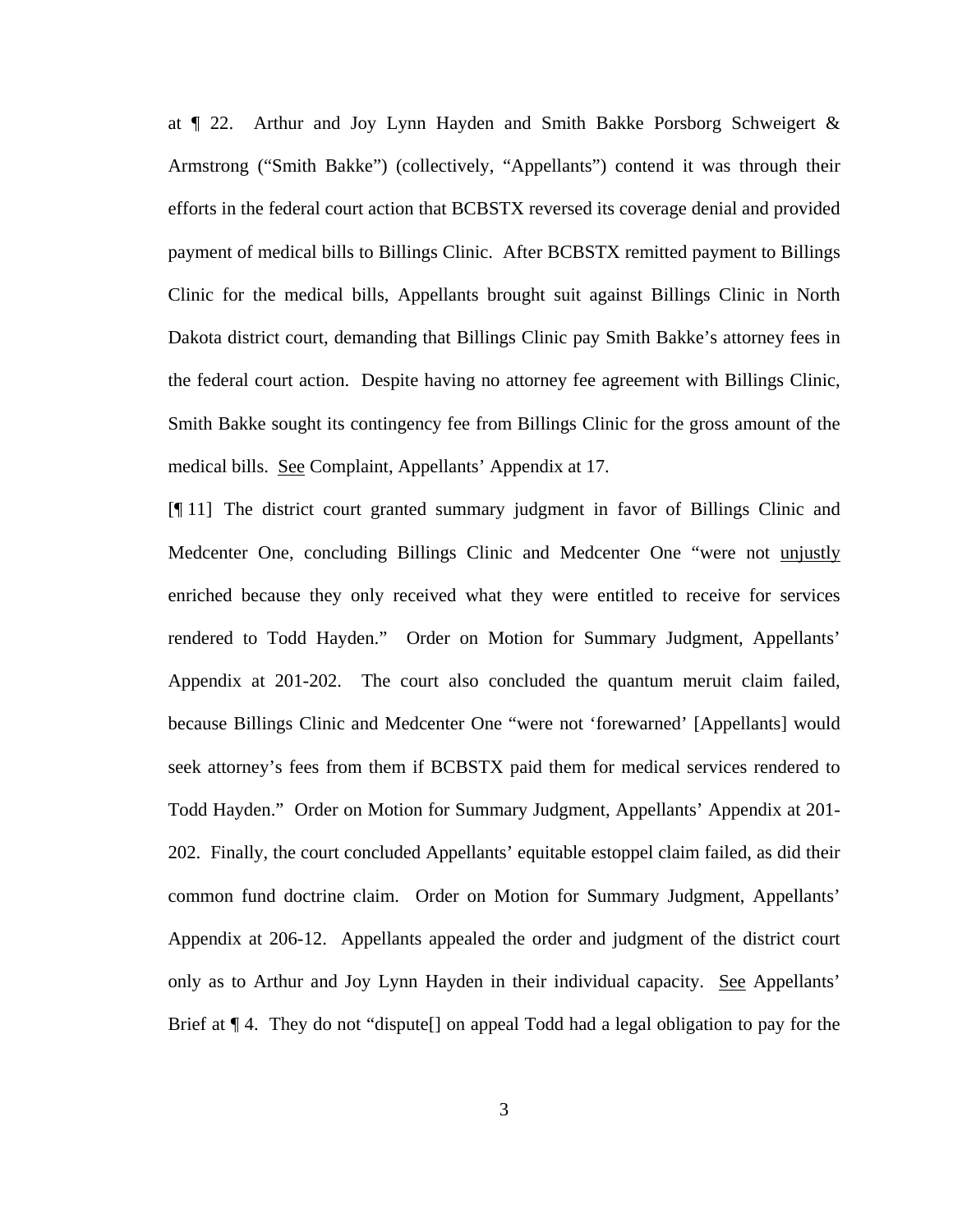services provided to him by Billings Clinic and Medcenter One." See Appellants' Brief at  $\P$  4.

[¶ 12] Importantly, in the interim between the district court's decision and this brief, Appellants were granted an award of their attorney fees in the federal court action on an hourly basis "for the work undertaken since the [federal court action] was filed" and a substantial award of prejudgment interest and a statutory penalty. See Hayden v. Blue Cross and Blue Shield of Texas, et al., Case No. 1:10-cv-50, Order (Doc. ID No. 110) (D.N.D. 2012). These are the very same attorney fees Appellants sought in this action. Not only does this illustrate a legal remedy available through the federal court action, which requires Appellants' equitable claims to fail, but it also shows that this action is now moot.

#### **ARGUMENT**

[¶ 13] The North Dakota Supreme Court has stated its standard of review for summary judgment as follows:

We review this appeal under our standards for summary judgment, which is a procedure for promptly resolving an action on the merits without a trial if there are no disputed issues of material fact or inferences to be drawn from undisputed facts and if a party is entitled to judgment as a matter of law. Whether a trial court properly grants summary judgment is a question of law, which we review de novo on the entire record. A party seeking summary judgment bears the initial burden of showing there are no genuine disputes regarding the existence of material facts. On appeal, we view the evidence in the light most favorable to the party opposing the motion.

Nationwide Mut. Ins. Cos. v. Lagodinski, 2004 ND 147, ¶ 6, 683 N.W.2d 903 (citations omitted).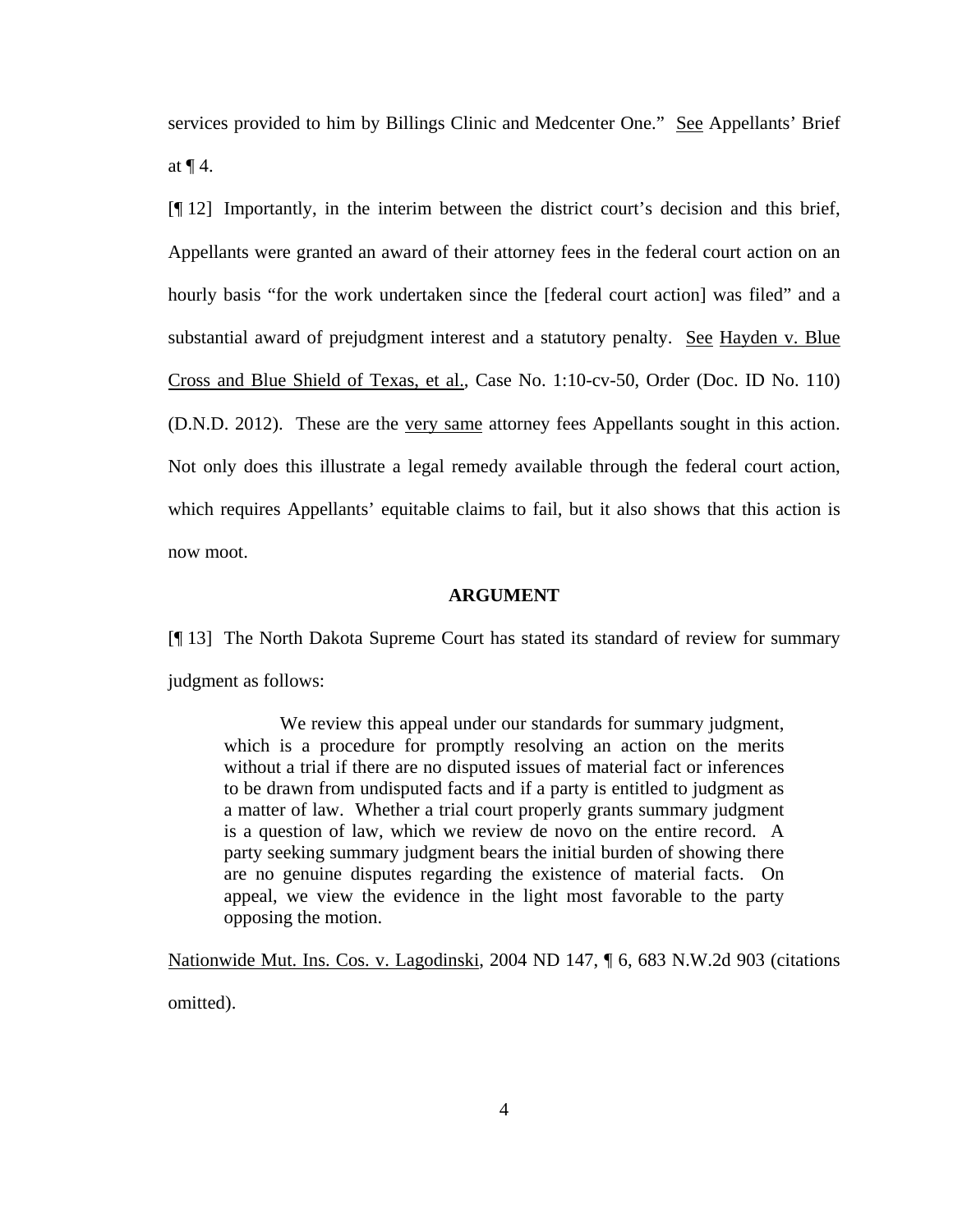[¶ 14] Summary judgment is appropriate against a party who fails to establish the existence of a genuine factual dispute on an essential element of a claim on which he will bear the burden of proof at trial. Buchholz v. Barnes County Water Bd., 2008 ND 158, ¶ 15, 755 N.W.2d 472. For an opposing party to establish the existence of a genuine factual dispute, the party must present enough evidence to allow a reasonable jury to rule in his favor. Davis v. Enget, 2010 ND 34, ¶ 6, 779 N.W.2d 126. The moving party has the burden of showing there are no genuine issues of material fact, and the party is entitled to judgment as a matter of law. Id., at  $\P$  5. If the moving party meets its initial burden of showing the absence of a genuine issue of material fact, the nonmoving party may not rest on mere allegations or denials in the pleadings, but must present competent admissible evidence to show the existence of a genuine issue of material fact. Id. at  $\P$  6. "The nonmoving party cannot rely on the pleadings, briefs, speculation or unsupported, conclusory allegations, but must present competent, admissible evidence on an essential element of the claim . . . otherwise, it is presumed such evidence does not exist." Halvorson v. Sentry Ins., 2008 ND 205, ¶ 5, 757 N.W.2d 398. Here, Appellants contend the district court's grant of summary judgment was in error, because it was "premised upon an erroneous determination Todd's Parents are or were legally obligated to pay for the health care provided to Todd." See Appellants' Brief at ¶ 30.

## **I. The district court did not find Arthur and Joy Lynn Hayden were "personally liable" for Todd Hayden's medical bills.**

[¶ 15] Appellants argue the district court erred in finding Arthur and Joy Lynn Hayden were personally responsible for Todd Hayden's medical bills. However, the district court made no such determination. The district court found Arthur and Joy Lynn Hayden had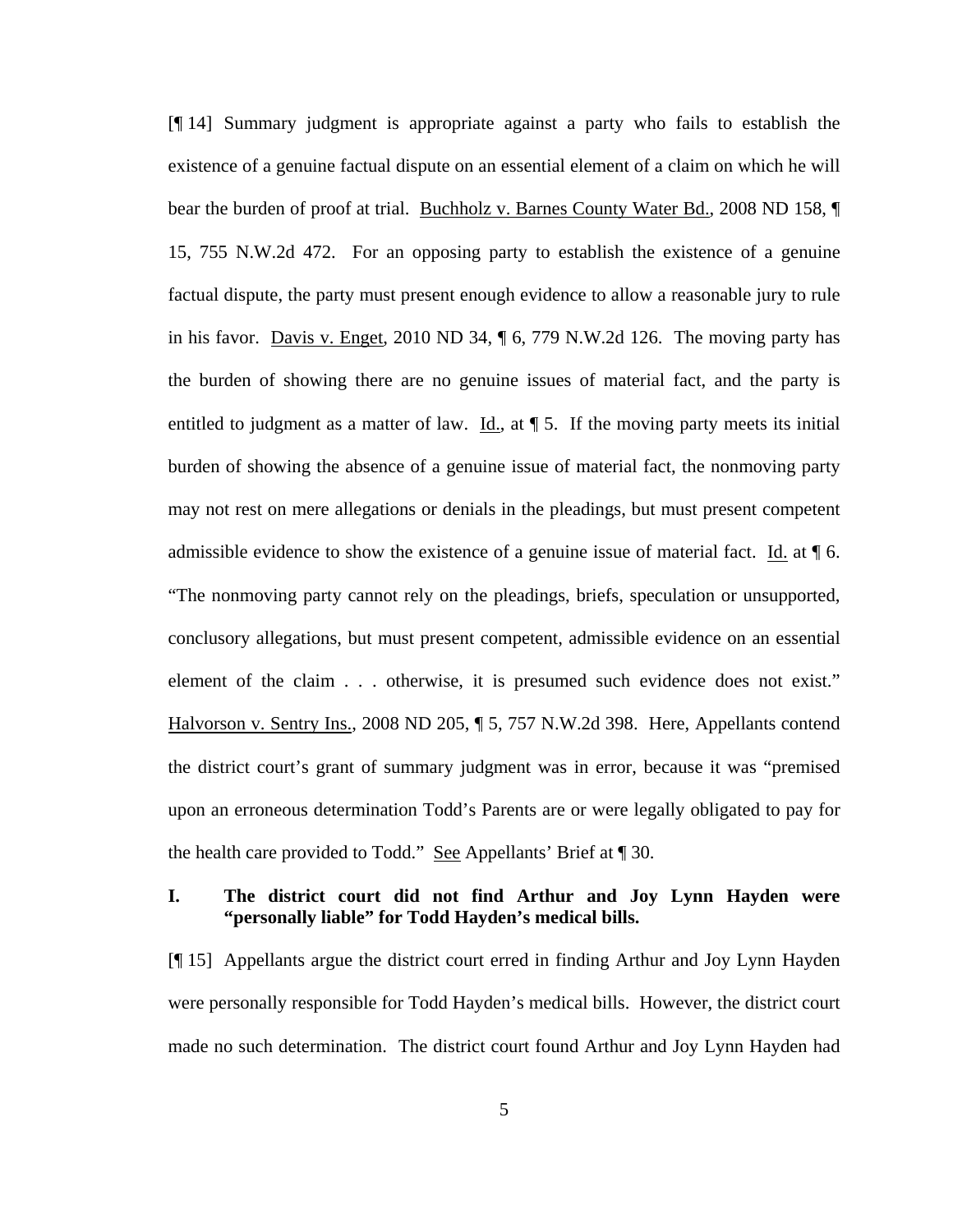"financial responsibility to pay Todd Hayden's bills as his co-conservators and coguardians." Order on Motion for Summary Judgment, Appellants' Appendix at 201 (emphasis added). Appellants argue the district court found "the Haydens expressly agreed that either they [or] Todd Hayden would pay [Medcenter One] for charges related to Todd Hayden's medical treatment." See Appellants' Brief at ¶ 32; see also Order on Motion for Summary Judgment, Appellants' Appendix at 203. The district court, as noted above, found Arthur and Joy Lynn Hayden were responsible only as Todd Hayden's co-conservators and co-guardians. See Order on Motion for Summary Judgment, Appellants' Appendix at 201 (stating the Haydens had "financial responsibility to pay Todd Hayden's bills as his co-conservators and co-guardians"); Appellants' Appendix at 209-10 (noting "had BCBSTX not paid Todd Hayden's medical bills, Todd Hayden, or the Haydens as his co-conservators and co-guardians, would have been responsible to pay them"); Appellants' Appendix at 210 (stating "the Haydens understood, and continue to understand, that they are not primarily responsible for Todd Hayden's medical bills") ("[T]here is no evidence that Billings [Clinic] or [Medcenter One] ever sought to hold Arthur or Joy Hayden liable for Todd Hayden's medical bills."). [¶ 16] The district court at no time determined Arthur and Joy Lynn Hayden were individually responsible for Todd Hayden's medical bills.

## **II. The district court did not err in dismissing Appellants' unjust enrichment claim.**

[¶ 17] Appellants next argue the district court erred in dismissing Appellants' claim for unjust enrichment. First, it is worth noting Appellants appeal only as to Arthur and Joy Lynn Hayden individually. See Appellants' Brief at  $\P$  4 ("The trial judge's dismissal of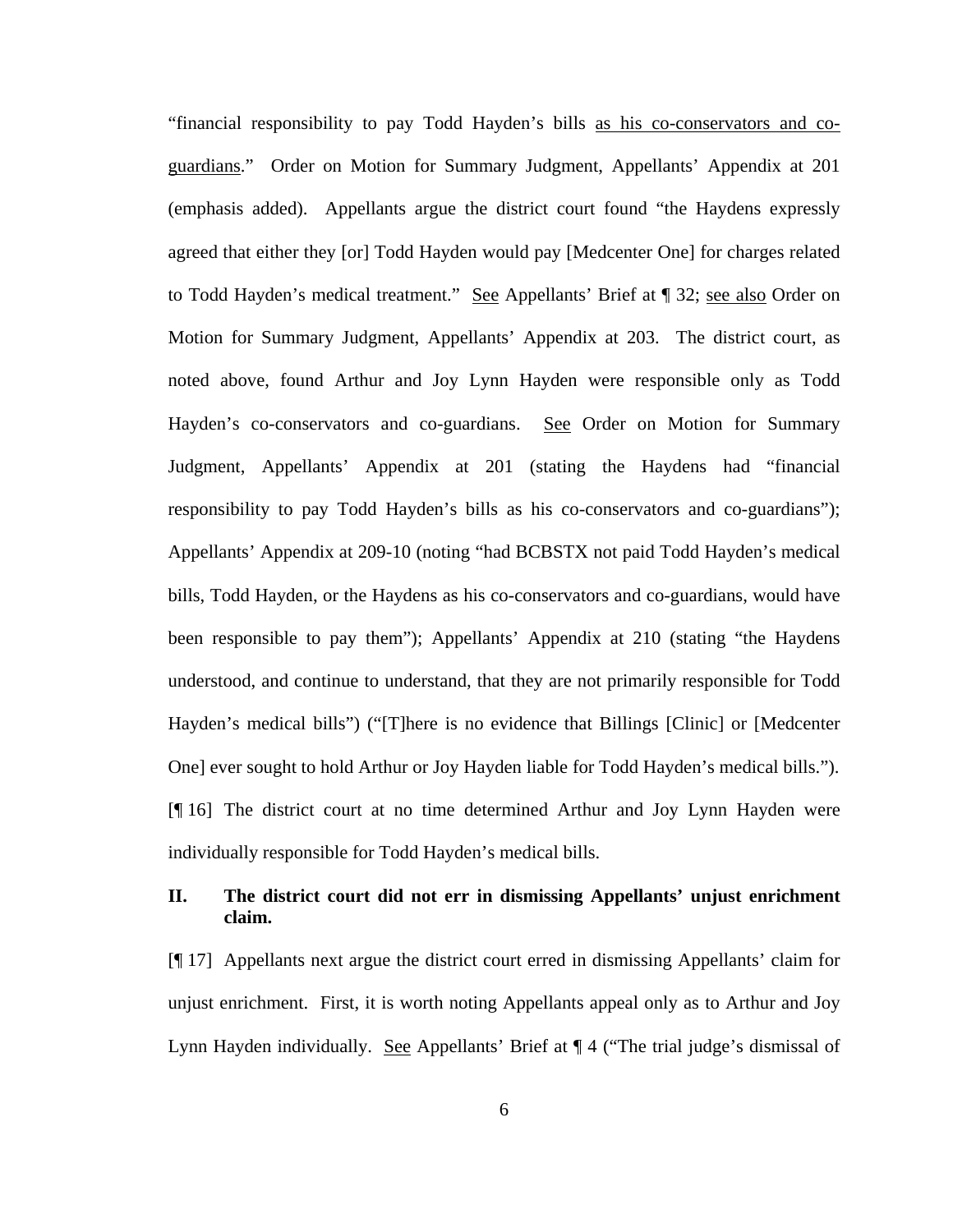the equitable claims of unjust enrichment, quantum meruit and equitable estoppel of Smith Bakke and Todd Hayden are not being appealed."). Again, the district court did not find Arthur and Joy Lynn Hayden were individually liable for Todd Hayden's medical bills. While Appellants argue "Todd's Parents had no legal obligation to incur the impoverishment for the benefit of Billings Clinic and Medcenter One," see Appellants' Brief at ¶ 36, the Haydens were responsible for the medical bills because they were the co-conservators and co-guardians of Todd Hayden.

[¶ 18] The undisputed facts are that Todd Hayden was an adult. Todd Hayden incurred substantial medical bills at Billings Clinic for which he would be individually and personally responsible in the absence of insurance coverage. However, Todd Hayden is now incapacitated as a result of his injuries. Therefore, his parents have been appointed as co-guardians and co-conservators over Todd Hayden and his estate, and the Haydens are here in that capacity. Fundamentally, Arthur and Joy Lynn Hayden, as coconservators and co-guardians of Todd Hayden, would have had to pay the medical bills or be subject to legal proceedings for recovery of the expenses.

## **A. Billings Clinic provided medical services to Todd Hayden and was not unjustly enriched by the payment made for those services.**

[¶ 19] In North Dakota, unjust enrichment "is an equitable doctrine based upon a quasi or constructive contract implied by law to prevent a person from being unjustly enriched at the expense of another." Ritter, Laber, & Assoc. v. Koch Oil, 2004 ND 117, ¶ 26, 680 N.W.2d 634. The doctrine serves as a basis for requiring restitution of benefits conferred in the absence of an express or implied contract. Id. The five elements of unjust enrichment are: 1) an enrichment; 2) an impoverishment; 3) a connection between the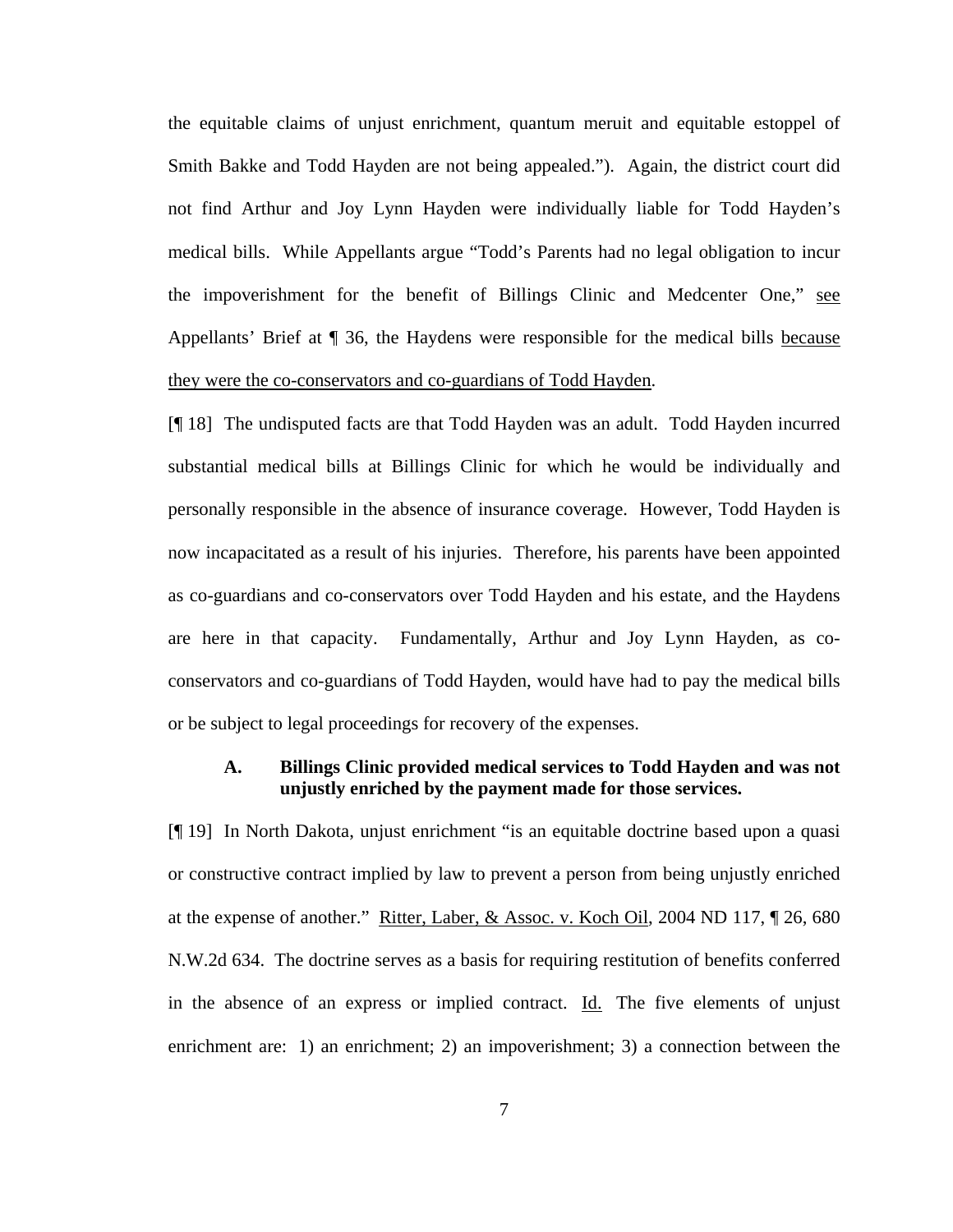enrichment and the impoverishment; 4) an absence of justification for the enrichment and impoverishment; and 5) an absence of remedy provided by law. Id. The doctrine may be invoked when a party retains benefits which in justice and equity belong to another. Id. "An essential element of recovery under unjust enrichment is the receipt of a benefit by the defendant from the plaintiff that would be inequitable to retain without paying for its value." Id. "Even when a person has received a benefit from another, that person is liable only if the circumstances of the receipt or retention are such that, as between the two persons, it is unjust to retain the benefit." Id.

[¶ 20] Here, as the district court found, there was no unjust enrichment, because Billings Clinic and Medcenter One "were not unjustly enriched because they only received what they were entitled to receive for services rendered to Todd Hayden." Order on Motion for Summary Judgment, Appellants' Appendix at 201-202. Todd Hayden received important medical care at Billings Clinic. If BCBSTX would not have provided coverage for the medical expenses, Todd Hayden or Arthur and Joy Lynn Hayden, as coconservators and co-guardians of Todd Hayden, would have been responsible for the full medical expenses. As the district court found, Billings Clinic and Medcenter One "received what they were entitled to receive for services rendered to Todd Hayden." Order on Motion for Summary Judgment, Appellants' Appendix at 202.

## **B. Similarly, a justification exists for each of the alleged impoverishments.**

[¶ 21] Additionally, concerning the element of impoverishment, Arthur and Joy Lynn Hayden claim they were impoverished by making COBRA payments to continue Todd Hayden's insurance coverage, because Todd Hayden is still exposed to co-pays and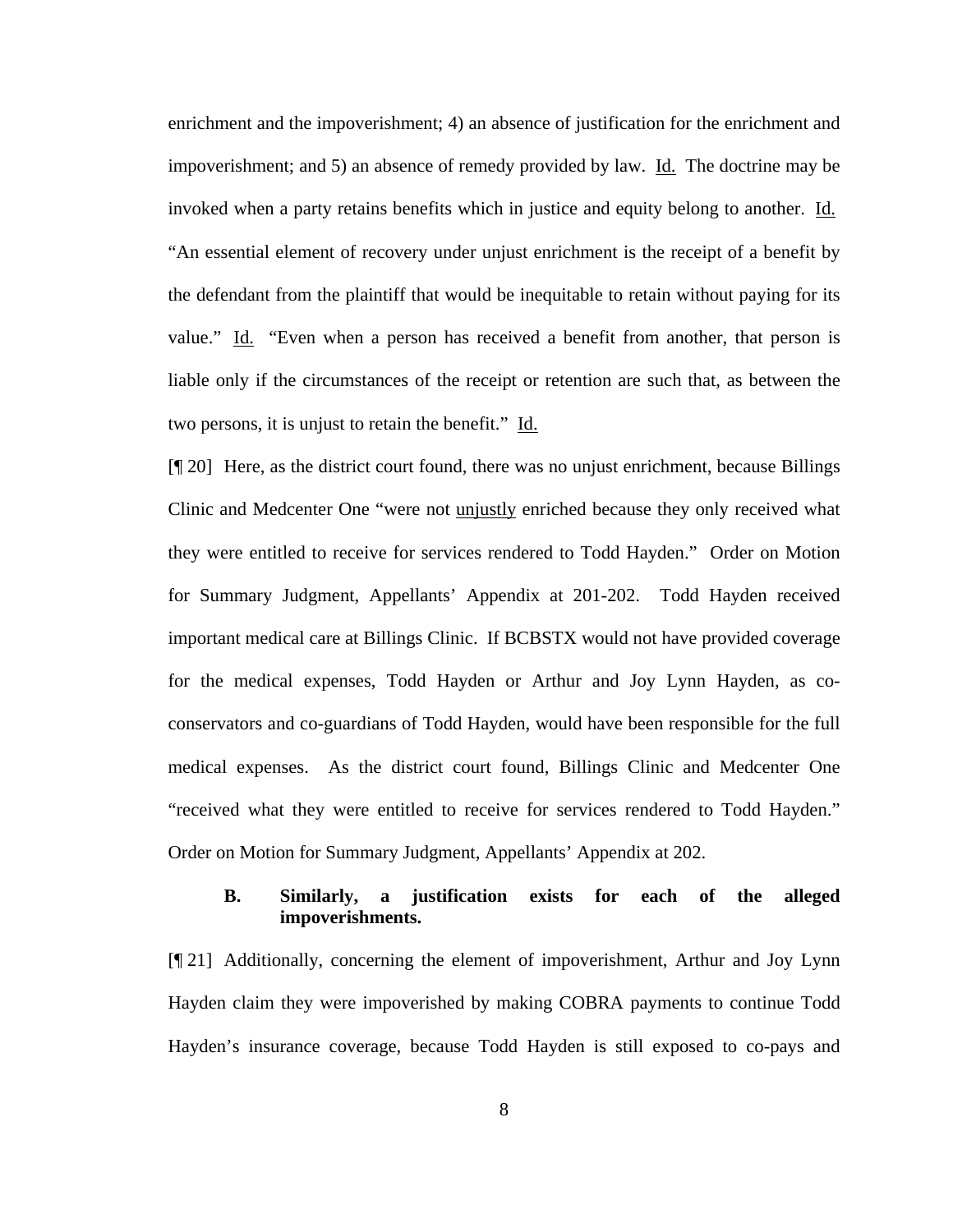deductibles, and because they owe Smith Bakke attorney fees. As the district court found, even if the enrichment were unjust, a justification existed for each of the alleged impoverishments. Order on Motion for Summary Judgment, Appellants' Appendix at 203. Arthur and Joy Lynn Hayden entered into a written fee agreement with Smith Bakke for the provisions of legal services relating to the federal court action. On appeal, Appellants acknowledge "Smith Bakke has a legal remedy available against Todd's Parents, individually, and as the co-conservators of Todd, for collection of its attorney's fees and costs in securing the insurance payments to Billings Clinic and Medcenter One." Appellants' Brief at ¶ 4. Appellants argue, however, Arthur and Joy Lynn Hayden individually were impoverished, "both because of the time and out-of-pocket expenses they incurred in maintaining coverage under the group health plan by paying COBRA premium payments" and "by paying out-of-pocket expenses and incurring personal liability relative to attorneys' fees and costs associated with obtaining payment from BCBSTX for the care provided by Billings Clinic and Medcenter One." Appellants' Brief at ¶ 36.

[¶ 22] The issue of COBRA payments is irrelevant to Billings Clinic. The Haydens "began making COBRA premium payments in approximately October 2009" in order to maintain insurance coverage. See Complaint, Appellants' Appendix at 14. Todd Hayden received medical treatment from Billings Clinic in June and July of 2009, when there was still primary coverage. See Complaint, Appellants' Appendix at 10. Despite showing Appellants the error of their position at the district court level, Appellants continue to make this incorrect argument.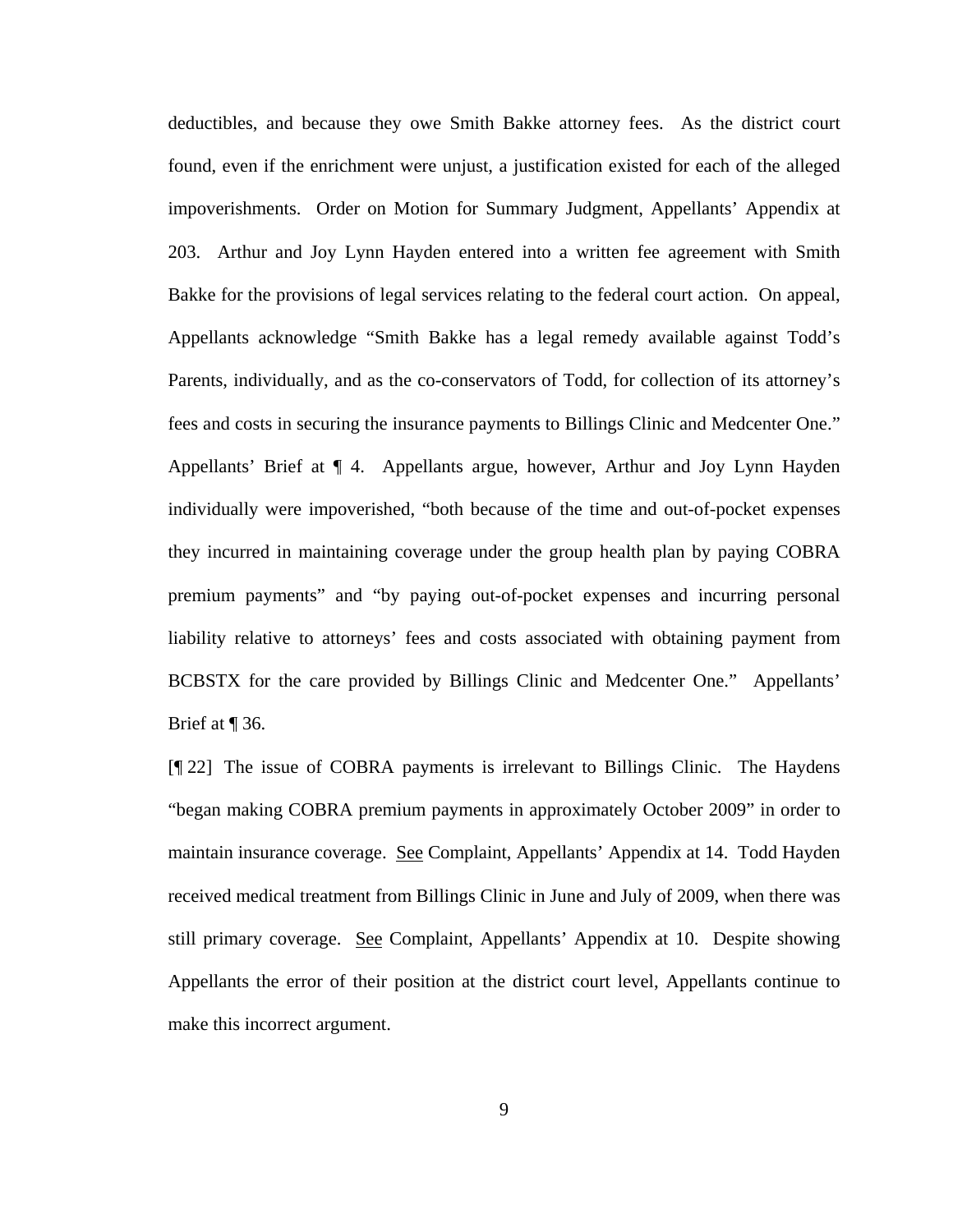[¶ 23] Second, concerning the exposure of Todd Hayden to co-pays and deductibles, Todd Hayden had an express contract with BCBSTX under which he is liable for co-pays and deductibles. Order on Motion for Summary Judgment, Appellants' Appendix at 203. Arthur and Joy Lynn Hayden, as his co-conservators and co-guardians, are also liable for such co-pays and deductibles.

[¶ 24] Third, concerning the attorney fees owed to Smith Bakke, neither Medcenter One nor Billings Clinic had any sort of agreement with Smith Bakke regarding attorney fees. The agreement was solely between Arthur and Joy Lynn Hayden and Smith Bakke. "When an impoverishment results from a valid contractual arrangement made by a party, the result is not contrary to equity and there has been no unjust enrichment." Lochthowe v. C.F. Peterson Estate, 2005 ND 40, ¶ 9, 692 N.W.2d 120. Put simply, even if Appellants' argument is true—that insurance coverage was provided only as a result of their efforts—then they owe their attorneys one-third of the amount of the bills instead of owing Billings Clinic one hundred percent of the amount of the bills. This is not an impoverishment.

### **C. The unjust enrichment claim failed as a matter of law.**

[¶ 25] Appellants' unjust enrichment claim failed as a matter of law. Billings Clinic would have had a legal right to payment of the medical expenses in the absence of the federal court action. That legal right was directly against the Haydens, as coconservators and co-guardians of Todd Hayden. The claims here are factually identical to the claims pursued in Lynch v. Deaconess Med. Ctr., 776 P.2d 681 (Wash. 1989).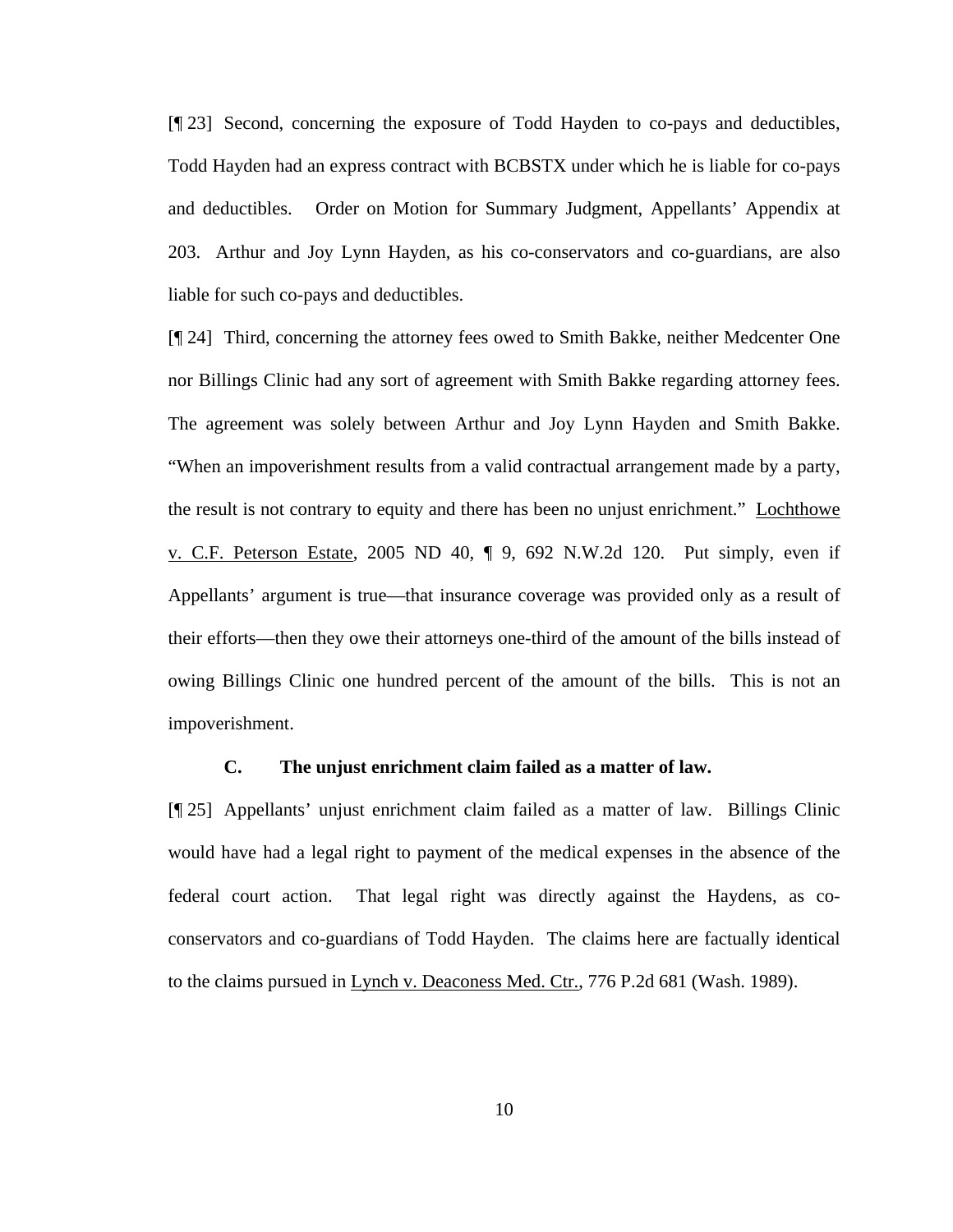[¶ 26] In Lynch, the claimant's insurer denied insurance coverage for hospital bills. The claimant hired counsel to pursue an action against the insurer. During the litigation against the insurer, the insurer reversed its denial and paid certain medical bills directly to the medical provider. Claimant's attorney then sued the hospital for payment of attorney fees in establishing coverage. Lynch v. Deaconess Med. Ctr., 776 P.2d 681, 682 (Wash. 1989). Identical to the claims here, the Washington Supreme Court reviewed the issue of "whether an attorney is entitled to compensation, from one other than his client, when services rendered to his client incidentally benefit another." Id.

[¶ 27] In Lynch, the medical provider was acutely aware that the claimant had hired counsel. In fact, unlike here, the claimant's counsel actually sent numerous, specific letters to the medical provider, offering to represent the provider's subrogation interests, and after the provider declined, specifically notifying the provider that he would seek a recovery of attorney fees if his efforts benefited the provider. Id. Furthermore, the provider had even written off the charges as uncollectable and given the claimant a charitable deduction for the entire bill. Id.

[¶ 28] On these facts, the Washington Supreme Court refused to allow recovery. As to unjust enrichment, the Court determined that the provider was not unjustly enriched by the attorney's efforts. Id. at 683. The provider only recovered what it was owed for its medical services and had only been incidentally benefitted by the attorney's efforts. Id. The Court relied on the Restatement of Restitution § 1 (1937) in reaching its conclusion. The Court held the attorney was hired by the claimant to pursue a claim against the insurer. The attorney was obligated to pursue that claim diligently on behalf of his client.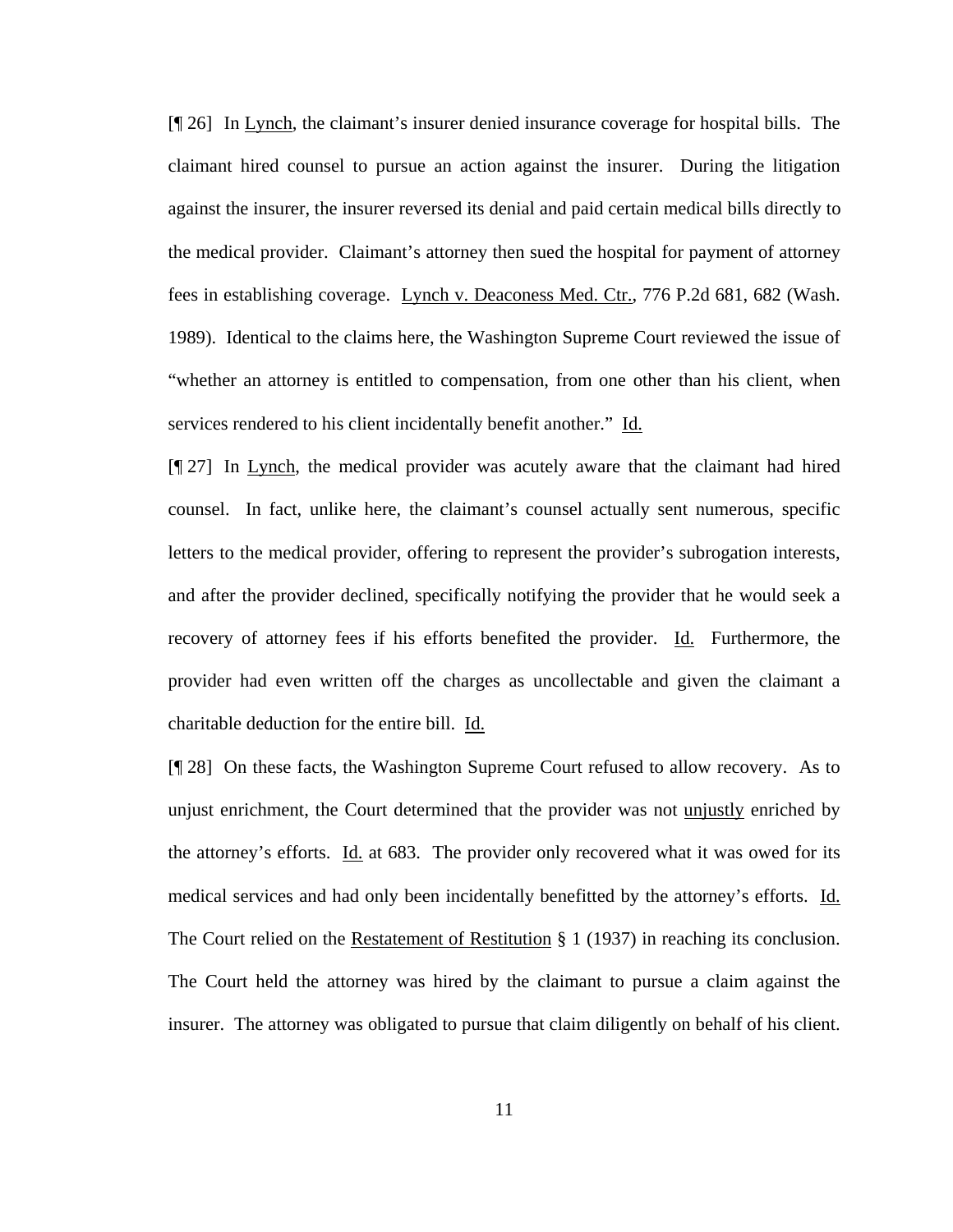Thus, "the receipt of an incidental benefit by [provider] does not create an implied contract between the parties, nor does it impose the obligation of restitution upon the recipient." Id.The Court concluded by noting that when presented with this type of issue, "a number of courts in other jurisdictions have rejected claims for attorney fees based on theories of unjust enrichment, quantum meruit and equitable subrogation." Id. at 684. Instead, "these courts apply a general rule that there is no implied promise to pay an attorney whom one has not employed because of incidental benefits derived from his services." Id. (citing cases from Montana, Texas, Illinois and Iowa, as well as a secondary source); see also Wilson v. Sisters of St. Francis Health Servs., 952 N.E.2d 793 (Ind. Ct. App. 2011) (holding an attorney was not entitled to payment from a hospital based upon the theories of unjust enrichment or quantum meruit after the attorney persuaded a health insurer to pay one of the hospital's patient's medical bills). As the North Dakota Supreme Court has held, "[P]ersons who have not contracted for legal services do not become legally obligated to pay for those services merely because they have received benefit from the rendering of those services." Zuger v. N.D. Ins. Guar. Ass'n, 494 N.W.2d 135, 139 (N.D. 1992).

## **III. The district court did not err in dismissing Appellants' quantum meruit claim.**

[¶ 29] Similarly, Appellants argue Billings Clinic and Medcenter One should pay their attorney fees in the federal court action under a quantum meruit claim. "To prevail on a 'quantum meruit' claim, the claimant must establish the recipient accepted benefits under circumstances which would reasonably notify the recipient that the claimant had an expectation of payment for the services rendered." Disciplinary Bd. v. Moe, 1999 ND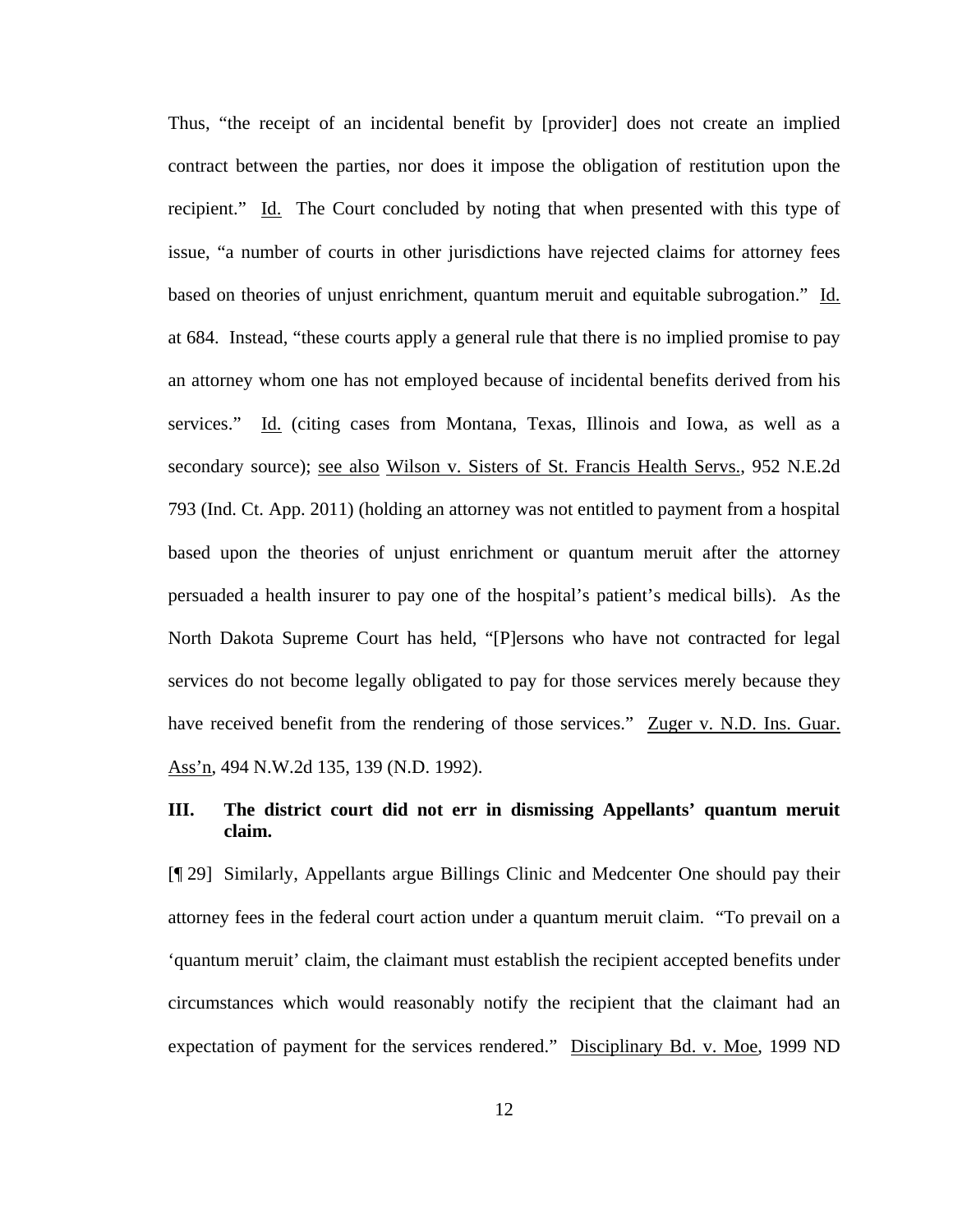110, ¶ 14, 594 N.W.2d 317. "To be compensable, the services rendered [must be] of such a nature that, under the circumstances of a particular case, fairness and justice compel the conclusion that they ought to be compensated on an implied-in-law contractual theory because the recipient ought to have been forewarned that such services do not come costfree." Estate of Zent, 459 N.W.2d 795, 800 (N.D. 1990).

[¶ 30] Peppered throughout Appellants' brief, just as in the district court briefs, are misrepresentations that Billings Clinic was "put on notice" of the federal court action and was given an opportunity to join the federal court suit. Appellants claim, "Billings Clinic and Medcenter One refused a request to join in federal civil litigation against Todd's insurer to compel coverage." Appellants' Brief at ¶ 36. These allegations are false. Appellants base these misrepresentations on a letter sent by Smith Bakke to Billings Clinic to obtain medical records. See Letter dated April 1, 2010, Appellants' Appendix at 178; see also Appellants' Brief at ¶ 50 ("Billings Clinic was on notice regarding the lawsuit against BCBSTX at least as early as April 1, 2010, when Smith Bakke sent a records request to Billings Clinic notifying them of the lawsuit and requesting Todd's medical records.").

[¶ 31] The letter states solely, "Please be advised that our office represents Todd Hayden in relation to serious injuries he sustained as a result of an ATV accident which occurred on June 12, 2009." See Letter dated April 1, 2010, Appellants' Appendix at 178. The letter goes on to state, "The purpose of this letter is to request a complete copy of any and all medical billing records regarding the treatment for care of Mr. Hayden while at your facility." Id. The letter makes no request for Billings Clinic to join the federal court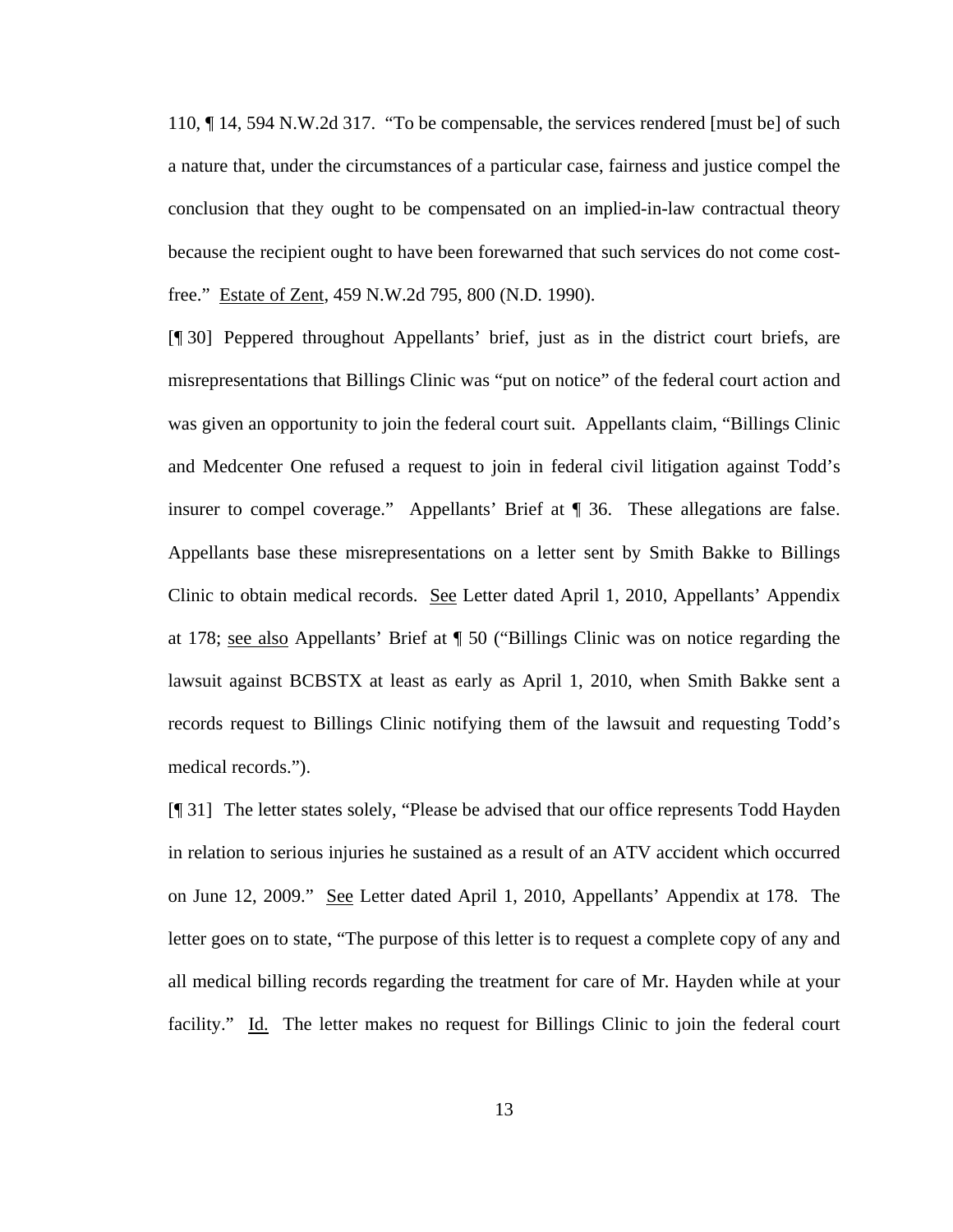action; nor does it in any way allude that Billings Clinic will be held responsible for the attorney fees in the federal court action. Id. In fact, the letter does not identify a federal court action or even representation regarding insurance coverage issues. Id. Instead, Smith Bakke represented to Billings Clinic in the letter that it represented Todd Hayden in relation to his injuries sustained in an ATV accident. Id.

[¶ 32] The district court specifically determined that that there was no evidence that Smith Bakke ever notified Billings Clinic of the federal court action or asked Billings Clinic to join in the suit. Order on Motion for Summary Judgment, Appellants' Appendix at 201.

## **IV. The district court did not err in dismissing Appellants' equitable estoppel claim.**

[¶ 33] Under an equitable estoppel claim in North Dakota, plaintiffs must prove three elements: 1) conduct which amounts to a false representation or concealment of material facts, or, at least, which is calculated to convey the impression that the facts are other than those which the defendant subsequently attempts to assert; 2) the intention, or at least the expectation, that such conduct will be acted upon by, or will influence, the plaintiff; and 3) knowledge, actual or constructive, of the real facts. Dalan v. Paracelsus Healthcare Corp., 2002 ND 46, ¶ 19, 640 N.W.2d 726, 732 (N.D. 2002) (citation omitted). "'Reliance on the conduct of the party against whom equitable estoppel is asserted must be reasonable, and there must be some form of affirmative deception by that party.'" Id.(citation omitted). As the district court found, Appellants did not allege any deceptive conduct by either Billings Clinic or Medcenter One in their Complaint.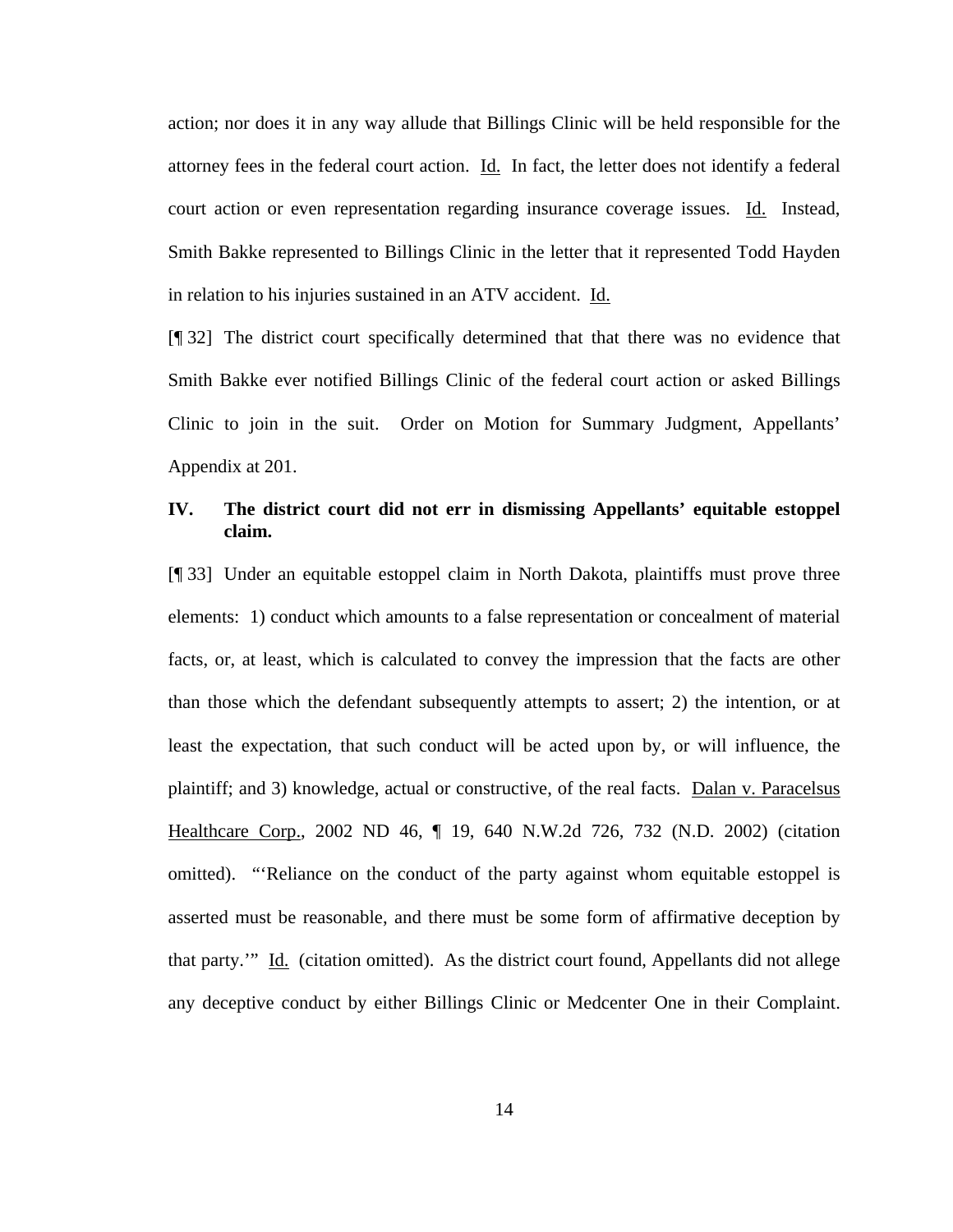See Order on Motion for Summary Judgment, Appellants' Appendix at 207; see also Complaint, Appellants' Appendix at 7-19.

[¶ 34] Additionally, Appellants presented no evidence to the district court that either Billings Clinic or Medcenter One made any false representations, concealed any material facts, or engaged in any deceptive conduct. See Order on Motion for Summary Judgment, Appellants' Appendix at 208. On appeal, the only reference Appellants make to communications with Billings Clinic or Medcenter One is a single communication with a Medcenter One representative. Appellants make no allegations as to Billings Clinic, other than to state Billings Clinic requested payment for the medical services rendered to Todd Hayden. See Appellants' Brief at  $\P$  55. Appellants allege the payment request conveyed the impression that they would be or were responsible for paying the medical bills, and the request induced the federal court action. Appellants do not allege "affirmative deception"; nor can they allege the Haydens would not have been responsible for Todd Hayden's medical bills as the co-conservators and co-guardians of Todd Hayden. The equitable estoppel claim fails.

## **V. Finally, the district court did not err in dismissing Appellants' common fund doctrine claim.**

[¶ 35] Under the common fund doctrine, "[i]n a rare exception to the American rule that parties bear their own costs in litigation, a lawyer who recovers a common fund for the benefit of persons other than himself or his client is entitled to reasonable attorney fees from the fund as a whole." Ritter, Laber, & Assoc. v. Koch Oil, 2004 ND 117, ¶ 27, 680 N.W.2d 634. As the district court noted, most courts agree a hospital which has rendered services to a patient is not required to pay a proportionate share of attorney fees arising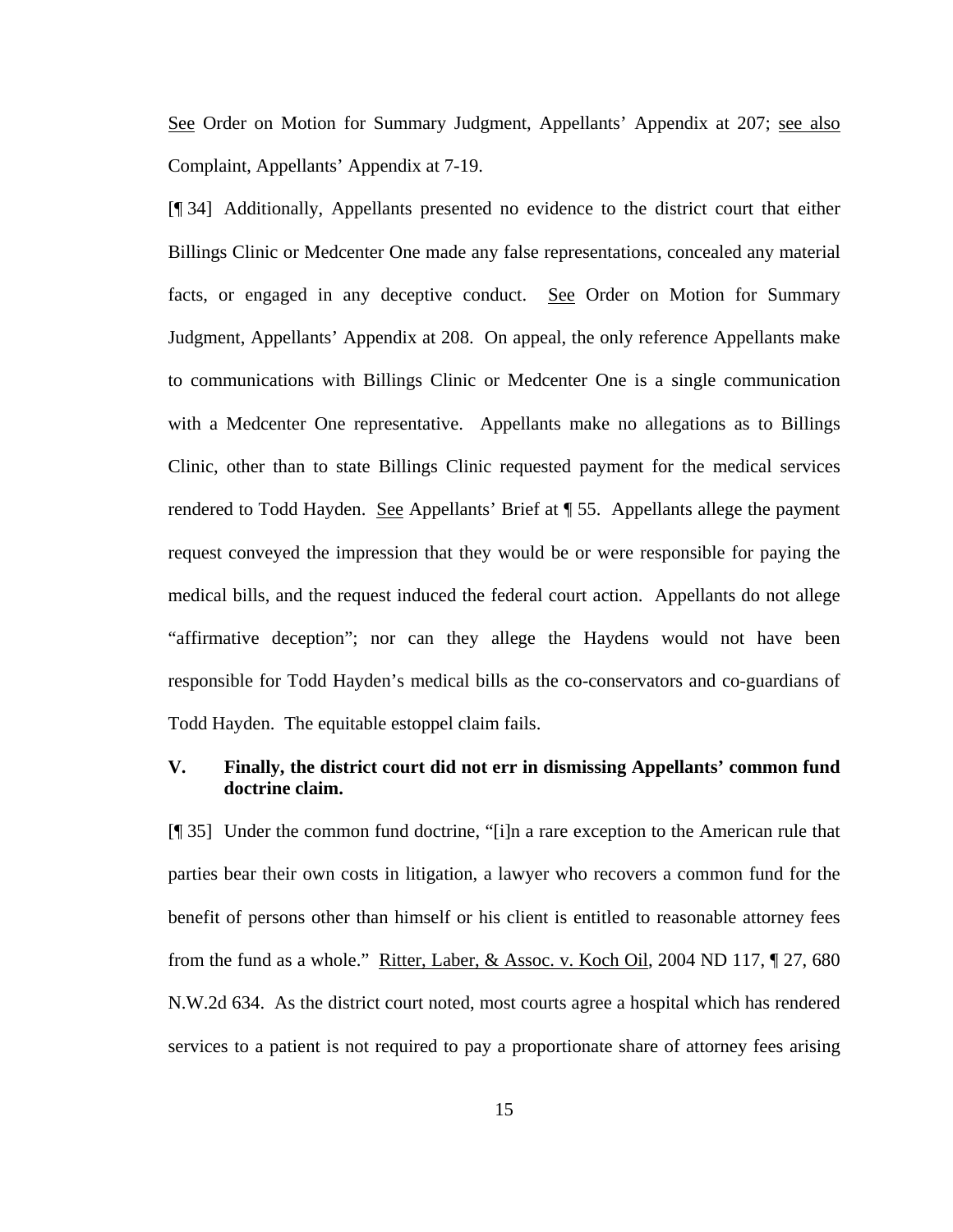out of future lawsuits brought by the patient. See, e.g., Wendling v. S. Ill. Hosp. Servs., 950 N.E.2d 646 (Ill. 2011). Appellants cite case law in which hospitals secured liens against judgments and settlements, after which the patient's attorney sought attorney's fees from the hospital. See, e.g., Bishop v. Burgard, 764 N.E.2d 24 (Ill. 2002). Here, as the district court properly noted, neither Medcenter One nor Billings Clinic has a hospital lien against Todd Hayden. Billings Clinic and Arthur and Joy Lynn Hayden, as coconservators and co-guardians of Todd Hayden, were in a debtor/creditor relationship, and the common fund doctrine is inapplicable. See Lynch v. Deaconess Med. Ctr., 776 P.2d 681, 684 (Wash. 1989). Appellants have cited no cogent authority in support of their position.

### **CONCLUSION**

[¶ 36] On the entire record, the district court properly granted summary judgment. The district court did not err in dismissing Appellants' claims in their entirety. Billings Clinic respectfully requests that the order and judgment of the district court be in all respects affirmed.

Dated at Bismarck, North Dakota, this 12<sup>th</sup> day of November, 2012.

CROWLEY FLECK PLLP Attorneys for Appellee Billings Clinic

/s/ Amy M. Oster

 AMY M. OSTER (ND #06593) 400 East Broadway, Suite 600 Post Office Box 2798 Bismarck, North Dakota 58502-2798 Phone: (701) 223-6585 Fax: (701) 222-4853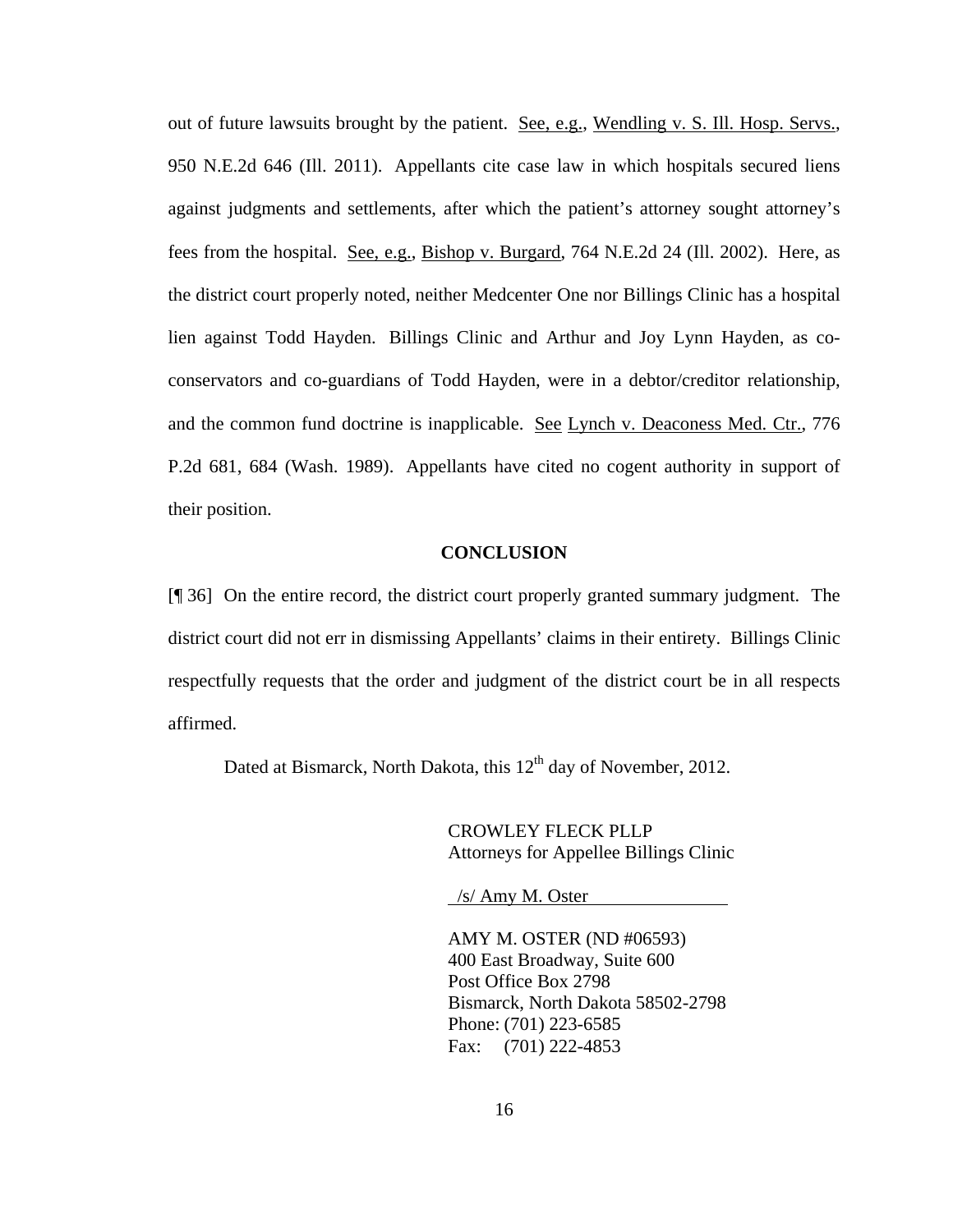CHRISTOPHER C. VOIGT (*pro hac vice* #P01115) Transwestern Plaza II 490 North 31st Street, Suite 500 Billings, MT 59101-2529 Phone: (406) 252-3441 Fax: (406) 256-8526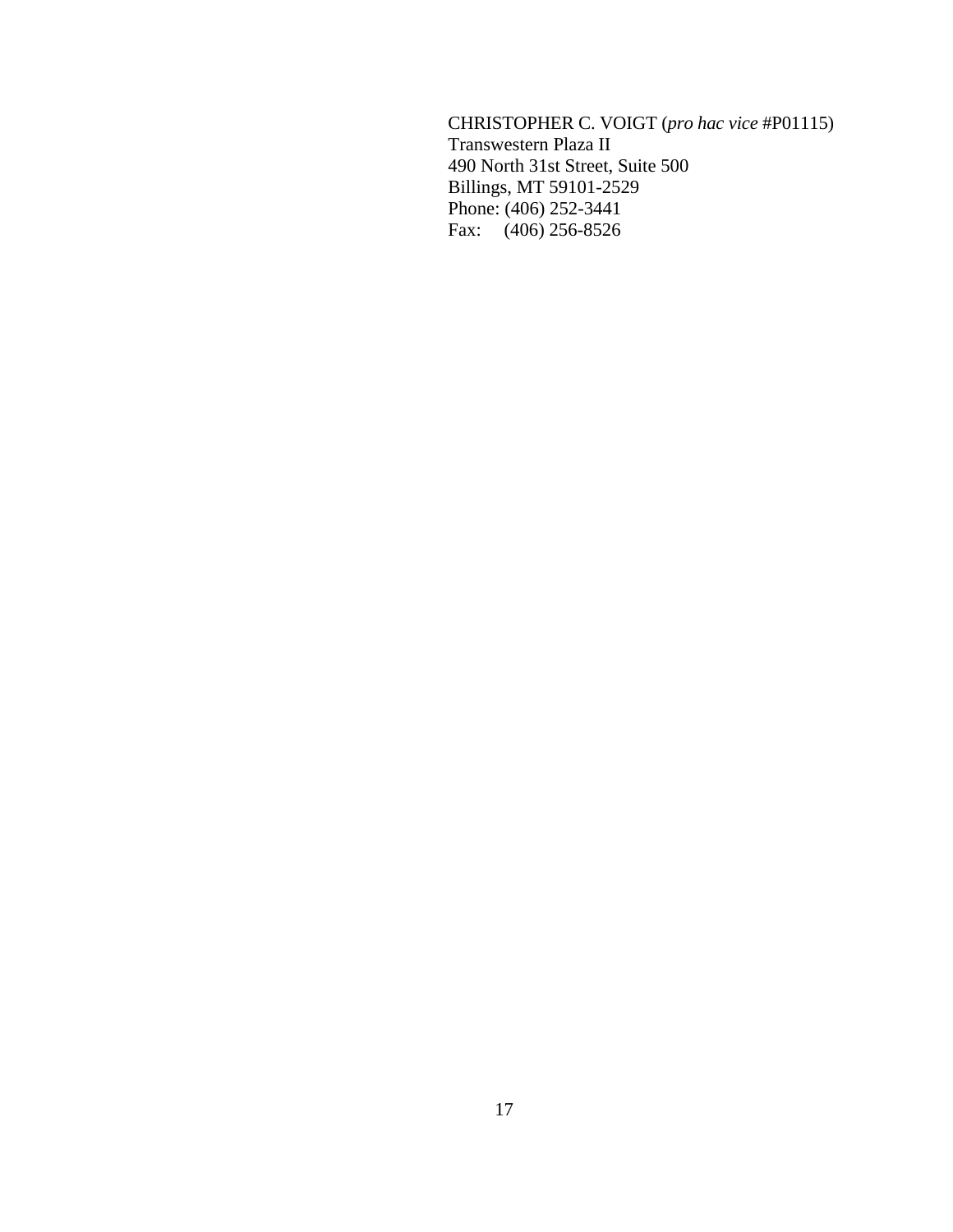## IN THE SUPREME COURT STATE OF NORTH DAKOTA

Arthur M. Hayden and Joy Lynn Hayden, as co-conservators and co-guardians of Todd Lowell Hayden, and in their individual capacity, and Smith Bakke Porsborg Schweigert & Armstrong,

Plaintiffs and Appellants,

Medcenter One, Inc., Medcenter One Living Centers, Billings Clinic, and Sidney Health Center,

V.

Defendants.

Medcenter One, Inc., Medcenter One Living Centers, and Billings Clinic,

Appellees.

 $\mathcal{E}$  $\sum$  SS.

 $\lambda$ 

## Supreme Court No. 20120337

District Court No. 08-2012-CV-00207

**AFFIDAVIT OF SERVICE** 

STATE OF NORTH DAKOTA

**COUNTY OF BURLEIGH** 

Stefanie Schettler, being first duly sworn on oath, deposes and says that she is a citizen of the United States over the age of eighteen years and not a party to, nor interested in, the action.

That on the  $12<sup>th</sup>$  day of November, 2012, this affiant electronically mailed a true and correct copy of the following document:

#### 1. BRIEF OF DEFENDANT/APPELLEE BILLINGS CLINIC